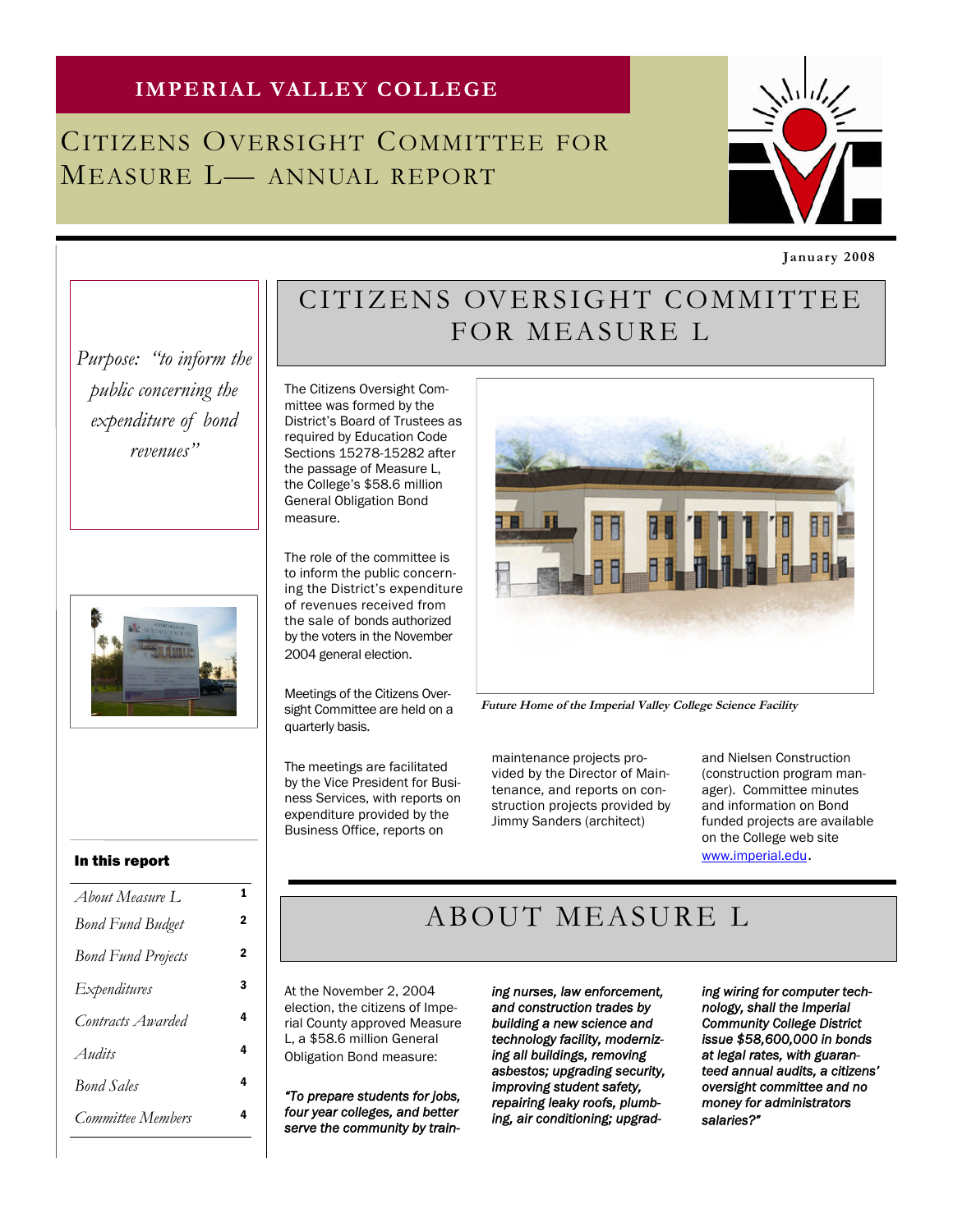# PROJECTS

#### Science Building

The College held a bid opening on November 1, 2007 for the earthwork (engineered pad) for the Science Building. The contract was awarded at the November 21, 2007 board meeting.

The college will be advertising in January 2008 for bids for the construction of the Science Building. The bid opening is scheduled for March 12, 2008. The estimated completion time is 20 months.

Completed Projects North Parking Lot lighting Pool Renovation Portable Building relocation All weather track Parking Lot Phase I Parking Lot Phase II Roofing project

Utility upgrades/repairs Auto Shop gas line Auto Tech electrical Air Conditioning Electrical upgrades Water Treatment plant

Remodeling/renovation Projects Benches Concrete/sidewalks Remodeling, Counseling Center Remodeling, misc. Flooring, 2100 building Tennis Court resurfacing Remodeling, Gym Gym Floor

**Relocation of Math Lab**

#### *2007-08 Priority List for Projects:*

- *1. Science Building*
- *2. Career Technical Building*
- *3. Modernization of 400 Building*
- *4. Addition to Library*
- *5. Modernization of 200, 300 and 800 Buildings*
- *6. Parking Lot Phase III*
- *7. Mass Transit Terminal*
- *8. HVAC Replacement*
- *9. Sports Field Lighting*
- *10. Modernization of Existing Facilities*



**Gym Floor**



**North Parking Lot Construction**

# BOND FUND BUDGET

The original \$58.6 million bond fund budget was distributed into four areas:

- Science Building, \$24 million
- Technology Building, \$18 million
- Modernization, \$6 million
- Maintenance and Repair, \$10.6 million

This budget format was very global; therefore, expenditures were difficult to track by project. For example, the parking lot project cost was distributed between three funds: the Science Building, the Technology Building, and Maintenance and Repair.

As of July 1, 2007, Bond Fund expenditures are being presented by project. Expenditure details are provided to the Oversight Committee and the reports are available on the web at www.imperial.edu.

### Changes in 2007

Lease payment on four modular buildings (used for classrooms and teacher offices) are no longer being charged to the Bond Fund. As of July 1, 2007 this expense is being paid by the General Fund.

Payment of old debt (Certificates of Participation and Lease Revenue Bonds) in the annual amount of approximately \$700,000 has been returned to the General Fund effective July 1, 2007.



**All Weather Track**

### Project Priority List

The estimated cost of the ten projects on the current project priority list is \$63 million. The list includes some non-Measure L funded projects. Cost estimates will be revised quarterly as new project information is received.

#### State funding is being **sought**

The College has submitted funding proposals to the State Chancellor's Office for the modernization of the 400 building and for an addition to the Library.

The College will identify other projects to submit to the State for funding, most likely modernization of existing facilities.

State and Federal transportation grant funds are being sought for a campus bus terminal.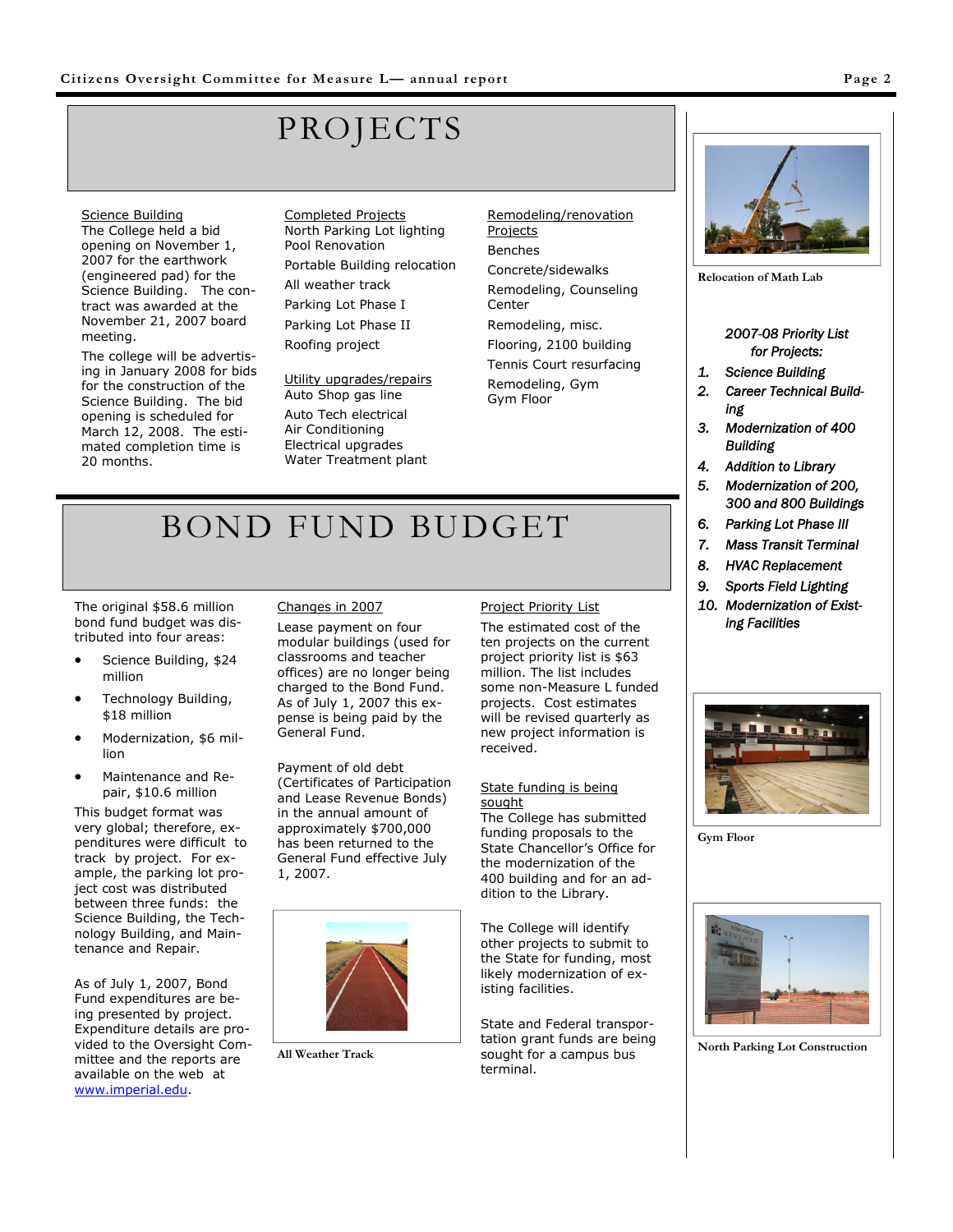### EXPENDITURES

AS OF JANUARY 18, 2008

|                                             | 2004-05 | 2005-06   | 2006-07   | 2007-08   | <b>Total</b> |
|---------------------------------------------|---------|-----------|-----------|-----------|--------------|
| Salaries and Benefits (maintenance workers) | 0       | 91,838    | 102,003   | 54,332    | 248,172      |
| <b>Construction Projects</b>                | 0       | 2,032,250 | 3,772,838 | 3,002,523 | 8,807,611    |
| <b>Renovation Projects</b>                  | 34.424  | 66,606    | 127,520   | 44,250    | 272,799      |
| Utility upgrades                            | 191,028 | 47,926    | 84,810    | 15,283    | 339,047      |
| <b>Services</b>                             | 1,659   | 14,436    | 63,638    | 44,305    | 124,039      |
| Equipment, rental, leases, supplies         | 326     | 183,669   | 104,272   | 3.978     | 292,245      |
| <b>Debt Payment</b>                         | 380,572 | 676.118   | 684,736   |           | 1,741,426    |
|                                             | 608,009 | 3,112,843 | 4,939,816 | 3,164,671 | 11,825,339   |

| North parking lot lighting<br>242,102<br>Pool Renovation<br>324,534<br>Portable buildings relocation<br>420,217<br>441,808<br>Track<br>Parking Lot Phase I<br>752,317<br>Roofing project<br>1,570,188<br>Parking Lot Phase II<br>3,505,600<br>(Sports field relocation)<br><b>Science Building</b><br>earthwork<br>107,784<br>182,190<br>construction management<br>State architect<br>136,900<br>architect<br>1,123,972<br>1,550,845<br>8,807,611<br><b>Utility upgrades</b><br>Auto Shop gas line<br>4,500<br>Electrical - Auto tech<br>84,810<br>Air conditioning<br>114,118<br>Electrical<br>135,619<br>339,047<br><b>Renovation Projects</b><br><b>Benches</b><br>3,282<br>Concete/sidewalks<br>12,194<br>Remodel - misc<br>12,499<br>Remodel - Counseling Center<br>13,327<br><b>Water Treatment Plant</b><br>19,250<br>Flooring - 2100 bldg<br>20,500<br>25,000<br><b>Tennis Courts resurfacing</b><br>59,729<br>Remodel - gym<br>Floor - Gym<br>107,020 |  |  |
|-----------------------------------------------------------------------------------------------------------------------------------------------------------------------------------------------------------------------------------------------------------------------------------------------------------------------------------------------------------------------------------------------------------------------------------------------------------------------------------------------------------------------------------------------------------------------------------------------------------------------------------------------------------------------------------------------------------------------------------------------------------------------------------------------------------------------------------------------------------------------------------------------------------------------------------------------------------------|--|--|
|                                                                                                                                                                                                                                                                                                                                                                                                                                                                                                                                                                                                                                                                                                                                                                                                                                                                                                                                                                 |  |  |
|                                                                                                                                                                                                                                                                                                                                                                                                                                                                                                                                                                                                                                                                                                                                                                                                                                                                                                                                                                 |  |  |
|                                                                                                                                                                                                                                                                                                                                                                                                                                                                                                                                                                                                                                                                                                                                                                                                                                                                                                                                                                 |  |  |
|                                                                                                                                                                                                                                                                                                                                                                                                                                                                                                                                                                                                                                                                                                                                                                                                                                                                                                                                                                 |  |  |
|                                                                                                                                                                                                                                                                                                                                                                                                                                                                                                                                                                                                                                                                                                                                                                                                                                                                                                                                                                 |  |  |
|                                                                                                                                                                                                                                                                                                                                                                                                                                                                                                                                                                                                                                                                                                                                                                                                                                                                                                                                                                 |  |  |
|                                                                                                                                                                                                                                                                                                                                                                                                                                                                                                                                                                                                                                                                                                                                                                                                                                                                                                                                                                 |  |  |
|                                                                                                                                                                                                                                                                                                                                                                                                                                                                                                                                                                                                                                                                                                                                                                                                                                                                                                                                                                 |  |  |
|                                                                                                                                                                                                                                                                                                                                                                                                                                                                                                                                                                                                                                                                                                                                                                                                                                                                                                                                                                 |  |  |
|                                                                                                                                                                                                                                                                                                                                                                                                                                                                                                                                                                                                                                                                                                                                                                                                                                                                                                                                                                 |  |  |
|                                                                                                                                                                                                                                                                                                                                                                                                                                                                                                                                                                                                                                                                                                                                                                                                                                                                                                                                                                 |  |  |
|                                                                                                                                                                                                                                                                                                                                                                                                                                                                                                                                                                                                                                                                                                                                                                                                                                                                                                                                                                 |  |  |
|                                                                                                                                                                                                                                                                                                                                                                                                                                                                                                                                                                                                                                                                                                                                                                                                                                                                                                                                                                 |  |  |
|                                                                                                                                                                                                                                                                                                                                                                                                                                                                                                                                                                                                                                                                                                                                                                                                                                                                                                                                                                 |  |  |
|                                                                                                                                                                                                                                                                                                                                                                                                                                                                                                                                                                                                                                                                                                                                                                                                                                                                                                                                                                 |  |  |
|                                                                                                                                                                                                                                                                                                                                                                                                                                                                                                                                                                                                                                                                                                                                                                                                                                                                                                                                                                 |  |  |
|                                                                                                                                                                                                                                                                                                                                                                                                                                                                                                                                                                                                                                                                                                                                                                                                                                                                                                                                                                 |  |  |
|                                                                                                                                                                                                                                                                                                                                                                                                                                                                                                                                                                                                                                                                                                                                                                                                                                                                                                                                                                 |  |  |
|                                                                                                                                                                                                                                                                                                                                                                                                                                                                                                                                                                                                                                                                                                                                                                                                                                                                                                                                                                 |  |  |
|                                                                                                                                                                                                                                                                                                                                                                                                                                                                                                                                                                                                                                                                                                                                                                                                                                                                                                                                                                 |  |  |
|                                                                                                                                                                                                                                                                                                                                                                                                                                                                                                                                                                                                                                                                                                                                                                                                                                                                                                                                                                 |  |  |
|                                                                                                                                                                                                                                                                                                                                                                                                                                                                                                                                                                                                                                                                                                                                                                                                                                                                                                                                                                 |  |  |
|                                                                                                                                                                                                                                                                                                                                                                                                                                                                                                                                                                                                                                                                                                                                                                                                                                                                                                                                                                 |  |  |
|                                                                                                                                                                                                                                                                                                                                                                                                                                                                                                                                                                                                                                                                                                                                                                                                                                                                                                                                                                 |  |  |
|                                                                                                                                                                                                                                                                                                                                                                                                                                                                                                                                                                                                                                                                                                                                                                                                                                                                                                                                                                 |  |  |
|                                                                                                                                                                                                                                                                                                                                                                                                                                                                                                                                                                                                                                                                                                                                                                                                                                                                                                                                                                 |  |  |
|                                                                                                                                                                                                                                                                                                                                                                                                                                                                                                                                                                                                                                                                                                                                                                                                                                                                                                                                                                 |  |  |
|                                                                                                                                                                                                                                                                                                                                                                                                                                                                                                                                                                                                                                                                                                                                                                                                                                                                                                                                                                 |  |  |
|                                                                                                                                                                                                                                                                                                                                                                                                                                                                                                                                                                                                                                                                                                                                                                                                                                                                                                                                                                 |  |  |
|                                                                                                                                                                                                                                                                                                                                                                                                                                                                                                                                                                                                                                                                                                                                                                                                                                                                                                                                                                 |  |  |
|                                                                                                                                                                                                                                                                                                                                                                                                                                                                                                                                                                                                                                                                                                                                                                                                                                                                                                                                                                 |  |  |

272,799

| <b>Salaries and Benefits</b>        |         |            |
|-------------------------------------|---------|------------|
| Maintenance worker - salaries       | 165,357 |            |
| Maintenance workers - benefits      | 82,815  |            |
|                                     |         | 248,172    |
| Equipment, rental, leases, supplies |         |            |
| Ramp rental (portable bldgs)        | 3,251   |            |
| Supplies misc                       | 27,672  |            |
| Portable bldg leases                | 74,336  |            |
| Equipment                           | 186,986 |            |
|                                     |         | 292,245    |
| <b>Services</b>                     |         |            |
| Audit                               | 7,800   |            |
| Legal ads                           | 7,927   |            |
| <b>Traffic survey</b>               | 8,791   |            |
| <b>Facility Planning</b>            | 19,720  |            |
| Permits, inspection                 | 79,801  |            |
|                                     |         | 124,039    |
| <b>Debt Payment</b>                 |         |            |
| Certicates of Participation         | 865,351 |            |
| Lease Revenue Bonds                 | 876,076 |            |
|                                     |         | 1,741,426  |
|                                     |         | 11.825.339 |